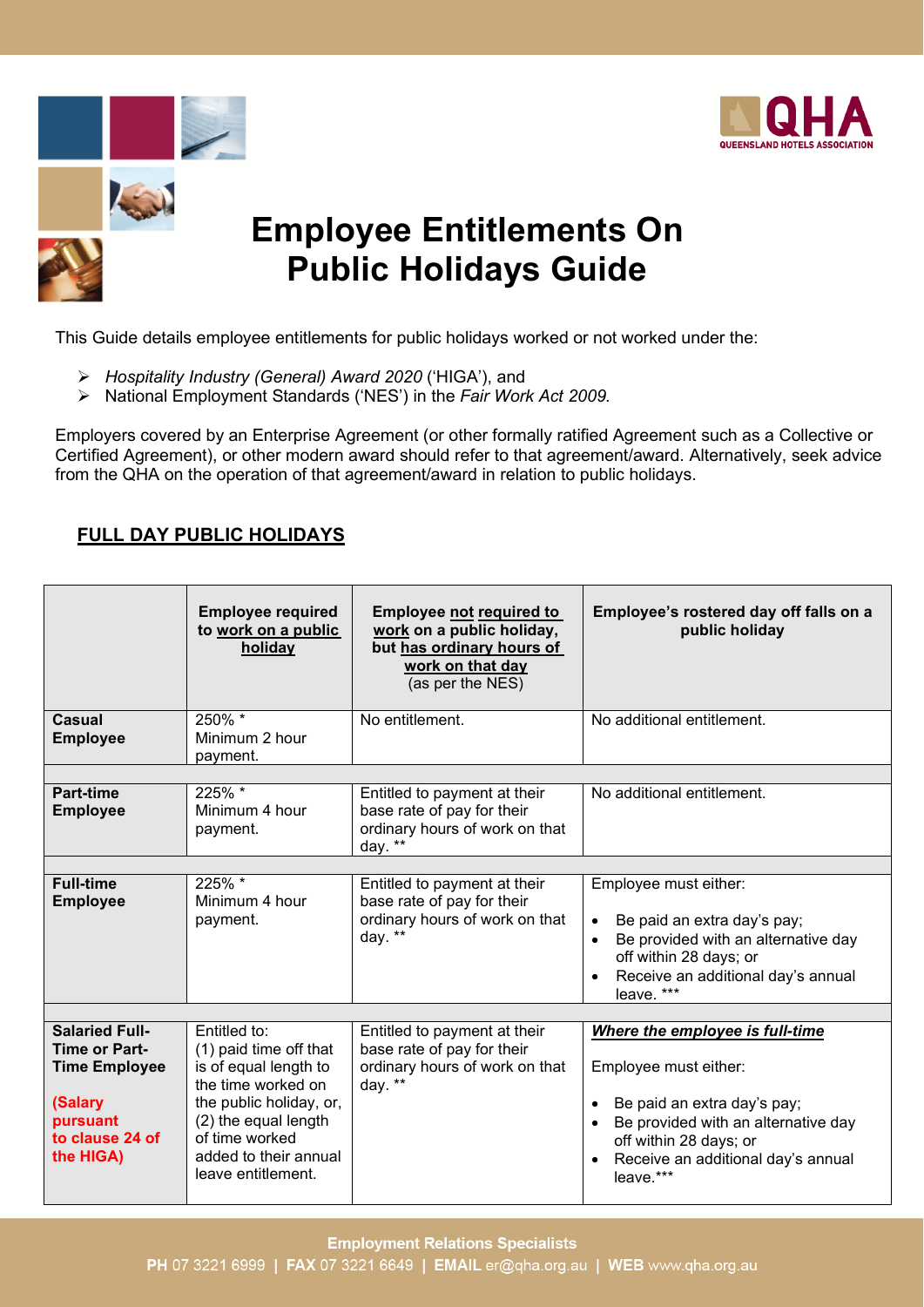|                                                                                                                                                    | <b>Employee required</b><br>to work on a<br>public holiday                                                                                                                                                                                                                                                                                 | <b>Employee not required to</b><br>work on a public holiday,<br>but has ordinary hours of<br>work on that day<br>(as per the NES)                                                                                        | Employee's rostered day off falls on a<br>public holiday                                                                                                                                                                                                                                                                                                                   |
|----------------------------------------------------------------------------------------------------------------------------------------------------|--------------------------------------------------------------------------------------------------------------------------------------------------------------------------------------------------------------------------------------------------------------------------------------------------------------------------------------------|--------------------------------------------------------------------------------------------------------------------------------------------------------------------------------------------------------------------------|----------------------------------------------------------------------------------------------------------------------------------------------------------------------------------------------------------------------------------------------------------------------------------------------------------------------------------------------------------------------------|
|                                                                                                                                                    |                                                                                                                                                                                                                                                                                                                                            |                                                                                                                                                                                                                          | Note: the above entitlement will not<br>apply where there is written agreement<br>between the employer and employee for<br>this entitlement to be "bought out" as<br>part of the salary.<br><b>Where the employee is part-time</b><br>No additional entitlement.                                                                                                           |
| <b>Salaried</b><br>Manager as per<br>the Managerial<br><b>Staff (Hotels)</b><br>classification<br>(Salary<br>pursuant<br>to clause 25 of<br>HIGA)  | Entitled to paid time<br>off that is of equal<br>length to the time<br>worked on the public<br>holiday, to be taken<br>within 28 days of<br>accruing it. NOTE: by<br>mutual agreement,<br>the paid time off may<br>be taken within 6<br>months of its accrual,<br>subject to the<br>conditions in clause<br>25.6 of the HIGA<br>being met. | Entitled to payment at their<br>base rate of pay for their<br>ordinary hours of work on that<br>day.**                                                                                                                   | No additional entitlement.                                                                                                                                                                                                                                                                                                                                                 |
| <b>Non-Salaried</b><br>Manager as per<br>the Managerial<br><b>Staff (Hotels)</b><br>classification<br>(clause 18.2 of<br>the HIGA<br>applies only) | 225% *<br>Minimum 4 hour<br>payment. (If<br>employed as full-time<br>or part-time)<br>250% *<br>Minimum 2 hour<br>payment. (If<br>employed as a<br>casual)                                                                                                                                                                                 | Where the employee is full-<br>time or part-time:<br>Entitled to payment at their<br>base rate of pay for their<br>ordinary hours of work on that<br>day. $**$<br>Where employee is casual:<br>No additional entitlement | Where the employee is full-time<br>Employee must either:<br>Be paid an extra day's pay;<br>$\bullet$<br>Be provided with an alternative day<br>$\bullet$<br>off within 28 days; or<br>Receive an additional day's annual<br>$\bullet$<br>leave. ***<br>Where employee is part-time<br>No additional entitlement.<br>Where employee is casual<br>No additional entitlement. |

#### *KEY FOR THE ABOVE TABLE:*

*\* The public holiday penalties prescribed within this column are as per clause 29 of the HIGA. However, as these penalties may be subject to transitional arrangements, members are encouraged to refer to the QHA wage rate sheets for further information.*

*\*\* This entitlement is as per section 116 of the National Employment Standards.*

*\*\*\* This entitlement is as per clause 35.3 of the HIGA: to be read in conjunction with clause 29.4(d) of the HIGA.*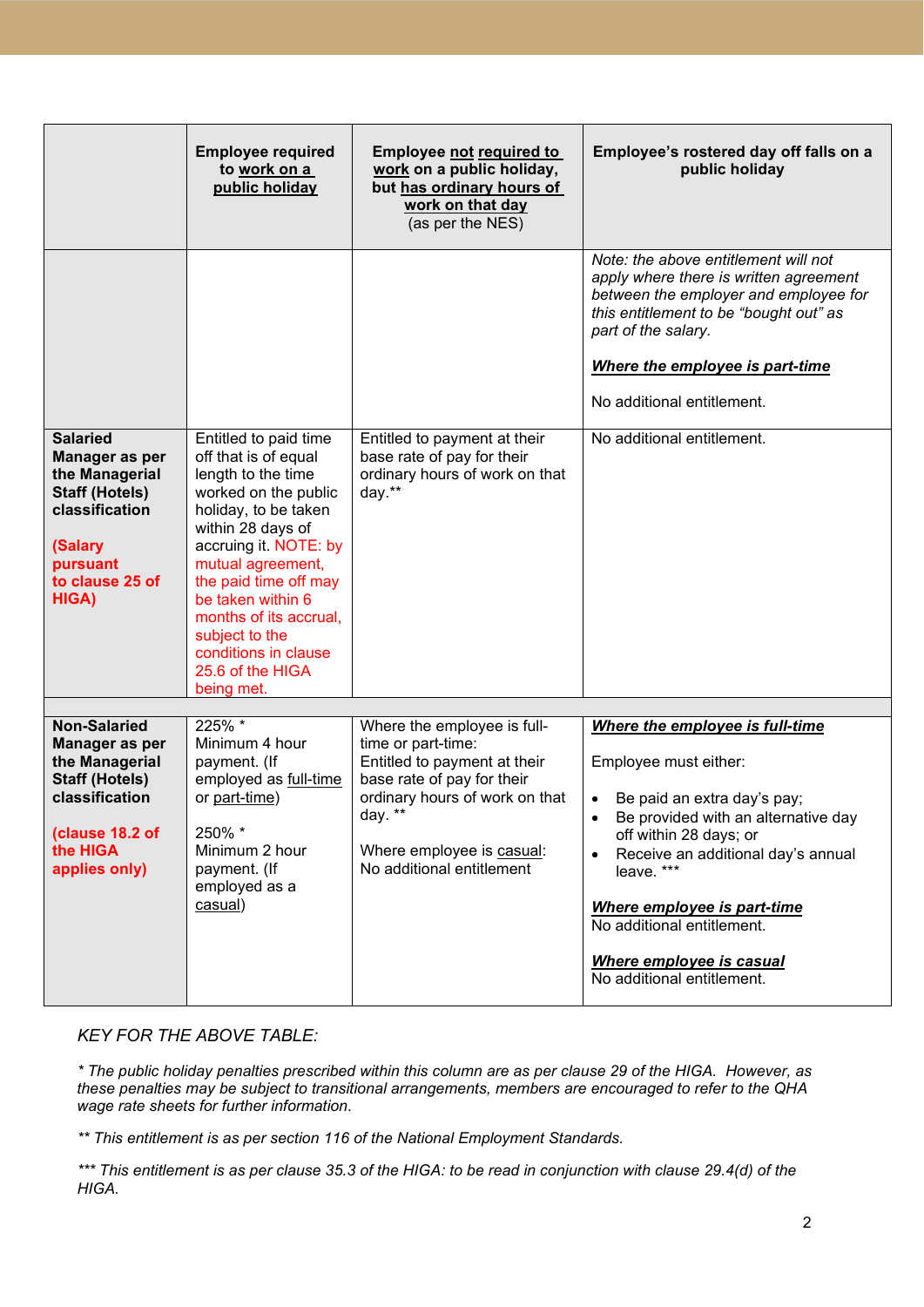## **CHRISTMAS EVE PART- DAY PUBLIC HOLIDAY**

### **(24 December, 6pm – midnight)**

On 27 November 2019 amendments to the *Holidays Act 1983* (the 'Act') were passed by Queensland Parliament, prescribing that from 2019, 6pm to midnight on 24 December will be a part-day public holiday in Queensland.

Schedule I of the HIGA (which has provisions specifically dealing with part-day public holidays) will apply to the Queensland part-day public holiday, and the below table has been developed to outline an employee's entitlements as derived from Schedule I and other relevant Award terms, as well as entitlements derived from the National Employment Standards.

|                              | <b>Employee required to</b><br>work on 24 December                                                                                                                                                                                                                                                                                                                                                                 | <b>Employee not</b><br>required to work on<br>PDPH, but has<br>ordinary hours of<br>work during 6pm-<br>midnight 24 December<br>(as per the NES)                       | Employee's rostered day off falls on 24<br><b>December</b>                                                                                                                                                                                                                                                     |
|------------------------------|--------------------------------------------------------------------------------------------------------------------------------------------------------------------------------------------------------------------------------------------------------------------------------------------------------------------------------------------------------------------------------------------------------------------|------------------------------------------------------------------------------------------------------------------------------------------------------------------------|----------------------------------------------------------------------------------------------------------------------------------------------------------------------------------------------------------------------------------------------------------------------------------------------------------------|
| Casual<br><b>Employee</b>    | For hours worked<br>between 6pm -<br>midnight:<br>250% *<br>Minimum 2 hour<br>payment for shift.<br>Note: if your whole shift<br>is compliant with the<br>minimum payment, this<br>will be sufficient for<br>Award compliance, even<br>if the shift spans both<br>before/after the PDPH<br>timeframe.<br>For hours worked<br>ONLY before 6.00pm<br>on 24 December:<br>24 December is only a<br>PDPH between 6.00pm | No entitlement.                                                                                                                                                        | No additional entitlement.                                                                                                                                                                                                                                                                                     |
|                              | - midnight. The<br>employee has not<br>worked on the PDPH.                                                                                                                                                                                                                                                                                                                                                         |                                                                                                                                                                        |                                                                                                                                                                                                                                                                                                                |
|                              |                                                                                                                                                                                                                                                                                                                                                                                                                    |                                                                                                                                                                        |                                                                                                                                                                                                                                                                                                                |
| Part-time<br><b>Employee</b> | For hours worked<br>between 6pm -<br>midnight:<br>225% *<br>Minimum 4 hour<br>payment for shift.                                                                                                                                                                                                                                                                                                                   | Entitled to payment at<br>their base rate of pay<br>for their ordinary hours<br>of work falling between<br>6.00pm $-$ midnight. **<br>Example:<br>Sue is part-time and | Due to Schedule I.2(d) of the Award, the<br>employee would be entitled to payment at their<br>ordinary rate of pay for the ordinary hours the<br>employee would usually have worked between<br>6.00pm - midnight, had the day not been their<br>rostered day off.<br>Assessing whether the employee would have |
|                              | Note: if your whole shift<br>is compliant with the                                                                                                                                                                                                                                                                                                                                                                 | works 12.00pm to<br>7.00pm on Mondays                                                                                                                                  | ordinary hours between 6.00pm - midnight on<br>24 December, had the employee not been on                                                                                                                                                                                                                       |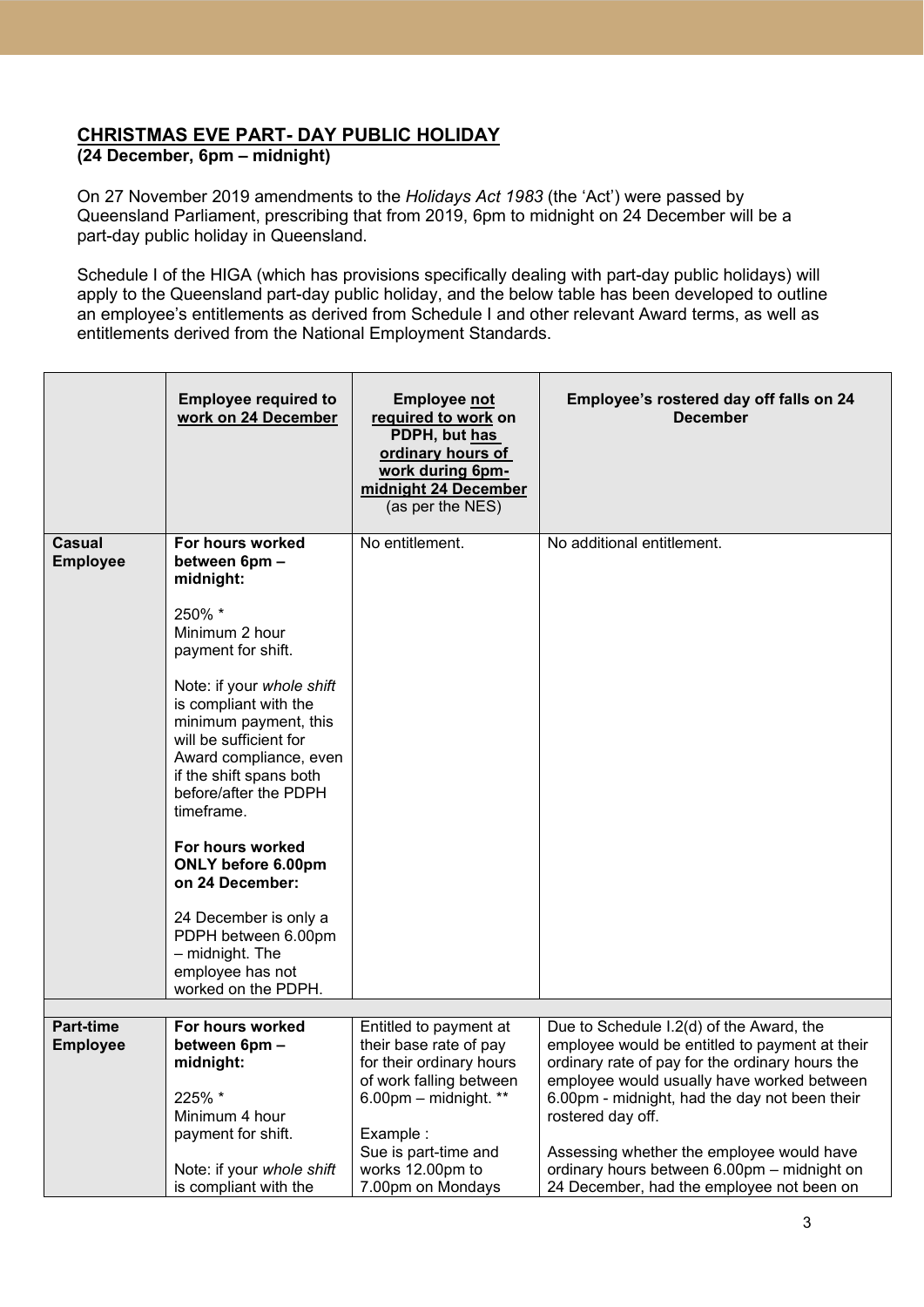| <b>Employee required to</b><br>work on 24 December                                                                                                                                                                                                                                                                                                                                              | <b>Employee not</b><br>required to work on<br>PDPH, but has<br>ordinary hours of<br>work during 6pm-<br>midnight 24 December<br>(as per the NES)                                                                                                                                                                                                                                                                                                                                                                                                                                                                                                                                                                                                                                                                                                                                                                                                                                       | Employee's rostered day off falls on 24<br><b>December</b>                                                                                                                                                                                                                                                                                                                                                                                                                                                                                                                                                                                                                                                                                                                                                                                                                                                                                                                                                                                                                                                                                                                                                                                                                                                                                                                                                                                                                                                                                                                                                                                                                                                                                                                                             |
|-------------------------------------------------------------------------------------------------------------------------------------------------------------------------------------------------------------------------------------------------------------------------------------------------------------------------------------------------------------------------------------------------|----------------------------------------------------------------------------------------------------------------------------------------------------------------------------------------------------------------------------------------------------------------------------------------------------------------------------------------------------------------------------------------------------------------------------------------------------------------------------------------------------------------------------------------------------------------------------------------------------------------------------------------------------------------------------------------------------------------------------------------------------------------------------------------------------------------------------------------------------------------------------------------------------------------------------------------------------------------------------------------|--------------------------------------------------------------------------------------------------------------------------------------------------------------------------------------------------------------------------------------------------------------------------------------------------------------------------------------------------------------------------------------------------------------------------------------------------------------------------------------------------------------------------------------------------------------------------------------------------------------------------------------------------------------------------------------------------------------------------------------------------------------------------------------------------------------------------------------------------------------------------------------------------------------------------------------------------------------------------------------------------------------------------------------------------------------------------------------------------------------------------------------------------------------------------------------------------------------------------------------------------------------------------------------------------------------------------------------------------------------------------------------------------------------------------------------------------------------------------------------------------------------------------------------------------------------------------------------------------------------------------------------------------------------------------------------------------------------------------------------------------------------------------------------------------------|
| minimum payment, this<br>will be sufficient for<br>Award compliance, even<br>if the shift spans both<br>before/after the PDPH<br>timeframe.<br>For hours worked<br>ONLY before 6.00pm<br>on 24 December:<br>24 December is only a<br>PDPH between 6.00pm<br>- midnight.<br>The employee has not<br>worked on the PDPH<br>and will have no<br>additional entitlement in<br>relation to the PDPH. | and Tuesdays. Sue's<br>employer has made a<br>decision to close at 6pm<br>on Tuesday 24<br>December and as a<br>result Sue will only be<br>working between<br>12.00pm and 6.00pm<br>Sue will still receive<br>payment at her base<br>rate of pay for one hour<br>in addition to her wages<br>for $12.00 \text{pm} - 6.00 \text{pm}$ ,<br>to represent her<br>ordinary hours of work<br>between 6.00pm -<br>7.00pm.<br>Please note, if you have<br>a part-time employee<br>that ordinarily works<br>between 6.00pm -<br>midnight on the day that<br>Christmas Eve will fall,<br>but you have made a<br>decision to close your<br>venue early due to the<br>PDPH, and you want to<br>roster the employee<br>earlier to reflect this,<br>consider:<br>1. Clause 39 of the<br>HIGA, which refers<br>to consultation<br>about changes to<br>rosters or hours of<br>work.<br>2. Clause 15.5 of the<br><b>HIGA</b> which<br>provides<br>requirements as to<br>when you can alter<br>a roster. | an RDO, will involve assessing the shift times<br>that occur on the days the employee actually<br>works, to see if a pattern can be identified.<br><b>Example 1 (pattern identified, hours falling</b><br>within 6.00pm - midnight)<br>Stephanie is part-time. She works Wednesday<br>to Sunday. Her RDO's are Monday and<br>Tuesday. Christmas Eve (24 December) falls<br>on a Tuesday in this example.<br>On Stephanie's working days, her shifts are<br>4.00pm to 9.00pm. This is a very regular<br>pattern of shift times.<br>Stephanie would be entitled to payment for 3<br>hours for the PDPH. This is because based on<br>her normal working hours of 4.00pm to 9.00pm<br>on her actual work days, had Stephanie not<br>been on an RDO on Christmas Eve, it could be<br>viewed that she would have had 3 ordinary<br>hours falling between 6.00pm - midnight on<br>Christmas Eve.<br><b>Example 2 (pattern identified, hours do not</b><br>fall within 6.00pm - midnight):<br>Con is part-time. Con works Wednesday to<br>Sunday. His RDO's are Monday and Tuesday.<br>Christmas Eve (24 December) falls on a<br>Tuesday in this example.<br>On Con's working days, his shifts are 12.00pm<br>to 5.00pm. This is a very regular pattern of shift<br>times.<br>Con would have no additional entitlement. This<br>is because based on his normal working hours<br>of 12.00pm to 5.00pm on his actual work days,<br>had Con not been on an RDO on Christmas<br>Eve, it could be viewed that Con wouldn't have<br>worked between 6.00pm - midnight.<br><b>Example 3 (pattern cannot be identified,</b><br>hours do not fall within 6.00pm - midnight):<br>Jason is part-time. He usually has his RDOs on<br>Monday and Tuesday. Christmas Eve (24<br>December) falls on a Tuesday in this example. |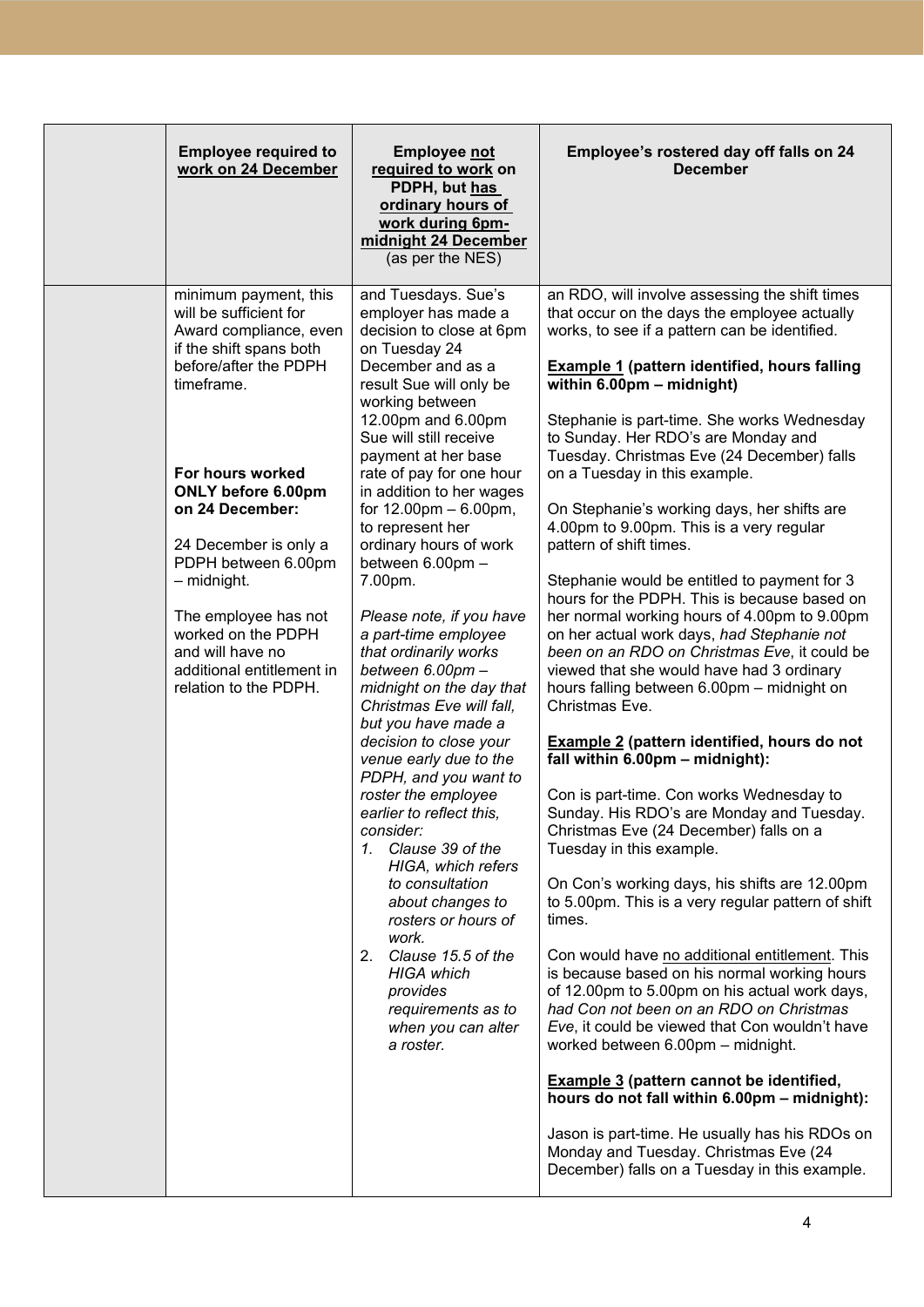|                                     | <b>Employee required to</b><br>work on 24 December                                                                                                                                                                                                                                                                                                                                                                                                                                                                                                               | <b>Employee not</b><br>required to work on<br>PDPH, but has<br>ordinary hours of<br>work during 6pm-<br>midnight 24 December<br>(as per the NES)                                                                                                                                                                                                                                                                                                                                                                                                                                                                                                                                    | Employee's rostered day off falls on 24<br><b>December</b>                                                                                                                                                                                                                                                                                                                                                                                                                                                                                                                                                                                                                                                                                                                                                                                                                                                                                             |
|-------------------------------------|------------------------------------------------------------------------------------------------------------------------------------------------------------------------------------------------------------------------------------------------------------------------------------------------------------------------------------------------------------------------------------------------------------------------------------------------------------------------------------------------------------------------------------------------------------------|-------------------------------------------------------------------------------------------------------------------------------------------------------------------------------------------------------------------------------------------------------------------------------------------------------------------------------------------------------------------------------------------------------------------------------------------------------------------------------------------------------------------------------------------------------------------------------------------------------------------------------------------------------------------------------------|--------------------------------------------------------------------------------------------------------------------------------------------------------------------------------------------------------------------------------------------------------------------------------------------------------------------------------------------------------------------------------------------------------------------------------------------------------------------------------------------------------------------------------------------------------------------------------------------------------------------------------------------------------------------------------------------------------------------------------------------------------------------------------------------------------------------------------------------------------------------------------------------------------------------------------------------------------|
|                                     |                                                                                                                                                                                                                                                                                                                                                                                                                                                                                                                                                                  |                                                                                                                                                                                                                                                                                                                                                                                                                                                                                                                                                                                                                                                                                     | Jason's start and finish times on his working<br>days are different every roster, depending on<br>business demand. There is no easily<br>identifiable pattern as to what hours Jason<br>would have theoretically worked on Tuesday<br>24 December.<br>If there is no easily identifiable pattern of hours<br>which can be ascertained from Jason's actual<br>work days, it could be viewed that Jason would<br>not have had any ordinary hours of work<br>between 6.00pm - midnight on Tuesday 24<br>December.<br>Jason would have no additional entitlement.                                                                                                                                                                                                                                                                                                                                                                                          |
|                                     |                                                                                                                                                                                                                                                                                                                                                                                                                                                                                                                                                                  |                                                                                                                                                                                                                                                                                                                                                                                                                                                                                                                                                                                                                                                                                     |                                                                                                                                                                                                                                                                                                                                                                                                                                                                                                                                                                                                                                                                                                                                                                                                                                                                                                                                                        |
| <b>Full-time</b><br><b>Employee</b> | For hours worked<br>between 6pm -<br>midnight:<br>225% *<br>Minimum 4 hour<br>payment for shift.<br>Note: if your whole shift<br>is compliant with the<br>minimum payment, this<br>will be sufficient for<br>Award compliance, even<br>if the shift spans both<br>before/after the PDPH<br>timeframe.<br>For hours worked<br>ONLY before 6.00pm<br>on 24 December:<br>24 December is only a<br>PDPH between 6.00pm<br>- midnight.<br>The employee has not<br>worked on the PDPH<br>and will have no<br>additional entitlement in<br>relation to the<br>PDPH.**** | Entitled to payment at<br>their base rate of pay<br>for their ordinary hours<br>of work on that PDPH.<br>$**$<br>Please note, if you have<br>a full-time employee<br>that ordinarily works<br>between 6.00pm -<br>midnight on the day that<br>Christmas Eve will fall,<br>but you have made a<br>decision to close your<br>venue early due to the<br>PDPH, and you want to<br>roster the employee<br>earlier to reflect this<br>consider:<br>1. Clause 39 of the<br>HIGA, which refers<br>to consultation<br>about changes to<br>rosters or hours of<br>work.<br>Clause 15.5 of the<br>2.<br><b>HIGA</b> which<br>provides<br>requirements as to<br>when you can alter<br>a roster. | As per Schedule I.2(d), the employee would be<br>entitled to payment at their ordinary rate of pay<br>for the ordinary hours the employee would<br>usually have worked between 6.00pm -<br>midnight, had the day not been their rostered<br>day off.<br>Assessing whether the employee would have<br>ordinary hours between 6.00pm - midnight on<br>24 December, had the employee not been on<br>an RDO, will involve assessing the shift times<br>that occur on the days the employee actually<br>works, to see if a pattern can be identified.<br>Schedule I.2(d) will override the application of<br>clause 35.3 in relation to a PDPH. This means<br>that, for example, if it is assessed that the<br>employee would've had ordinary hours<br>between 11.00am to 7.00pm on 24 December<br>had they not been on their RDO, then the<br>employee will only be entitled to payment for<br>one hour (being for the hour between 6.00pm<br>and 7.00pm). |
| <b>Salaried Full-</b>               | For hours worked                                                                                                                                                                                                                                                                                                                                                                                                                                                                                                                                                 | Entitled to payment at                                                                                                                                                                                                                                                                                                                                                                                                                                                                                                                                                                                                                                                              | Where the employee is full-time                                                                                                                                                                                                                                                                                                                                                                                                                                                                                                                                                                                                                                                                                                                                                                                                                                                                                                                        |
| <b>Time or Part-</b>                | between 6pm -<br>midnight:                                                                                                                                                                                                                                                                                                                                                                                                                                                                                                                                       | their base rate of pay<br>for their ordinary hours                                                                                                                                                                                                                                                                                                                                                                                                                                                                                                                                                                                                                                  |                                                                                                                                                                                                                                                                                                                                                                                                                                                                                                                                                                                                                                                                                                                                                                                                                                                                                                                                                        |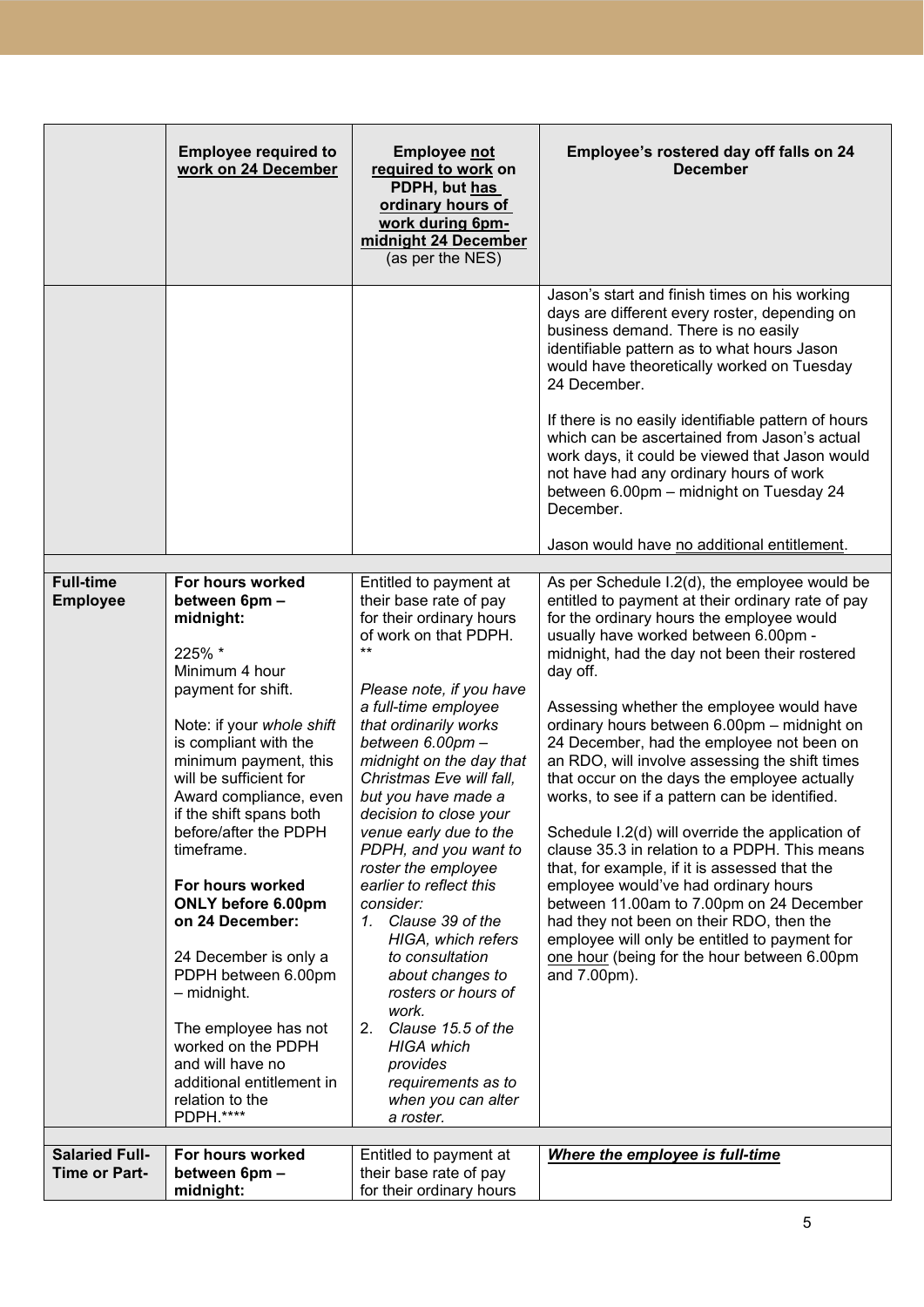|                                                                                                                                                                    | <b>Employee required to</b><br>work on 24 December                                                                                                                                              | <b>Employee not</b><br>required to work on<br>PDPH, but has<br>ordinary hours of<br>work during 6pm-<br>midnight 24 December<br>(as per the NES)                                                                                                                                                                                                                                                                                                                                                                                                    | Employee's rostered day off falls on 24<br><b>December</b>                                                                                                                                                                                                                                                                                                                                                                                                                                                                                                                                                                                                                                                                                                                                                                                                                                                                                                                                                                                                                                                                                                                                                                            |
|--------------------------------------------------------------------------------------------------------------------------------------------------------------------|-------------------------------------------------------------------------------------------------------------------------------------------------------------------------------------------------|-----------------------------------------------------------------------------------------------------------------------------------------------------------------------------------------------------------------------------------------------------------------------------------------------------------------------------------------------------------------------------------------------------------------------------------------------------------------------------------------------------------------------------------------------------|---------------------------------------------------------------------------------------------------------------------------------------------------------------------------------------------------------------------------------------------------------------------------------------------------------------------------------------------------------------------------------------------------------------------------------------------------------------------------------------------------------------------------------------------------------------------------------------------------------------------------------------------------------------------------------------------------------------------------------------------------------------------------------------------------------------------------------------------------------------------------------------------------------------------------------------------------------------------------------------------------------------------------------------------------------------------------------------------------------------------------------------------------------------------------------------------------------------------------------------|
| <b>Time</b><br><b>Employee</b><br>(Salary<br>pursuant<br>to clause 24<br>of the HIGA)                                                                              | Entitled to:<br>(1) paid time off that is<br>of equal length to the<br>time worked on the<br>PDPH, or,<br>(2) the equal length of<br>time worked added to<br>their annual leave<br>entitlement. | of work on that PDPH.<br>$\star\star$<br>Please note, if you have<br>a full-time employee<br>that ordinarily works<br>between 6.00pm -<br>midnight on the day that<br>Christmas Eve will fall,<br>but you have made a<br>decision to close your<br>venue early due to the<br>PDPH, consider:<br>Clause 39 of the<br>$\mathcal{I}$ .<br>HIGA, which refers<br>to consultation<br>about changes to<br>rosters or hours of<br>work.<br>2. Clause 15.5 of the<br><b>HIGA</b> which<br>provides<br>requirements as to<br>when you can alter<br>a roster. | As per Schedule I.2(d), the employee would be<br>entitled to payment at their ordinary rate of pay<br>for the ordinary hours the employee would<br>usually have worked between 6.00pm -<br>midnight, had the day not been their rostered<br>day off.<br>Assessing whether the employee would have<br>ordinary hours between 6.00pm - midnight on<br>24 December, had the employee not been on<br>an RDO, will involve assessing the shift times<br>that occur on the days the employee actually<br>works, to see if a pattern can be identified.<br>Schedule I.2(d) will override the application of<br>clause 35.3 in relation to a PDPH. This means<br>that if it is assessed that the employee<br>would've had ordinary hours between 11.00am<br>to 7.00pm on 24 December had it not been<br>their RDO, then the employee will only be<br>entitled to payment for one hour.<br>Note: the above entitlement will not apply<br>where there has been an agreement between<br>the employer and employee for this entitlement<br>to be "bought out" as part of the salary.<br>Where the employee is part-time<br>Entitlement under Schedule I.2(d) will apply the<br>same as it does to a full-time employee. See<br>above information. |
|                                                                                                                                                                    |                                                                                                                                                                                                 |                                                                                                                                                                                                                                                                                                                                                                                                                                                                                                                                                     |                                                                                                                                                                                                                                                                                                                                                                                                                                                                                                                                                                                                                                                                                                                                                                                                                                                                                                                                                                                                                                                                                                                                                                                                                                       |
| <b>Salaried</b><br><b>Manager as</b><br>per the<br><b>Managerial</b><br><b>Staff (Hotels)</b><br>classification<br>(Salary<br>pursuant<br>to clause 25<br>of HIGA) | Entitled to paid time off<br>that is of equal length to<br>the time worked on the<br>PDPH, to be taken<br>within 28 days of<br>accruing it.                                                     | Entitled to payment at<br>their base rate of pay<br>for their ordinary hours<br>of work on that PDPH.<br>$^{\star\star}$<br>Please note, if you have<br>a full-time employee<br>that ordinarily works<br>between 6.00pm -<br>midnight on the day that<br>Christmas Eve will fall,<br>but you have made a<br>decision to close your<br>venue early due to the<br>PDPH, consider:<br>Clause 39 of the<br>$\mathcal{I}$ .<br>HIGA, which refers                                                                                                        | No additional entitlement.                                                                                                                                                                                                                                                                                                                                                                                                                                                                                                                                                                                                                                                                                                                                                                                                                                                                                                                                                                                                                                                                                                                                                                                                            |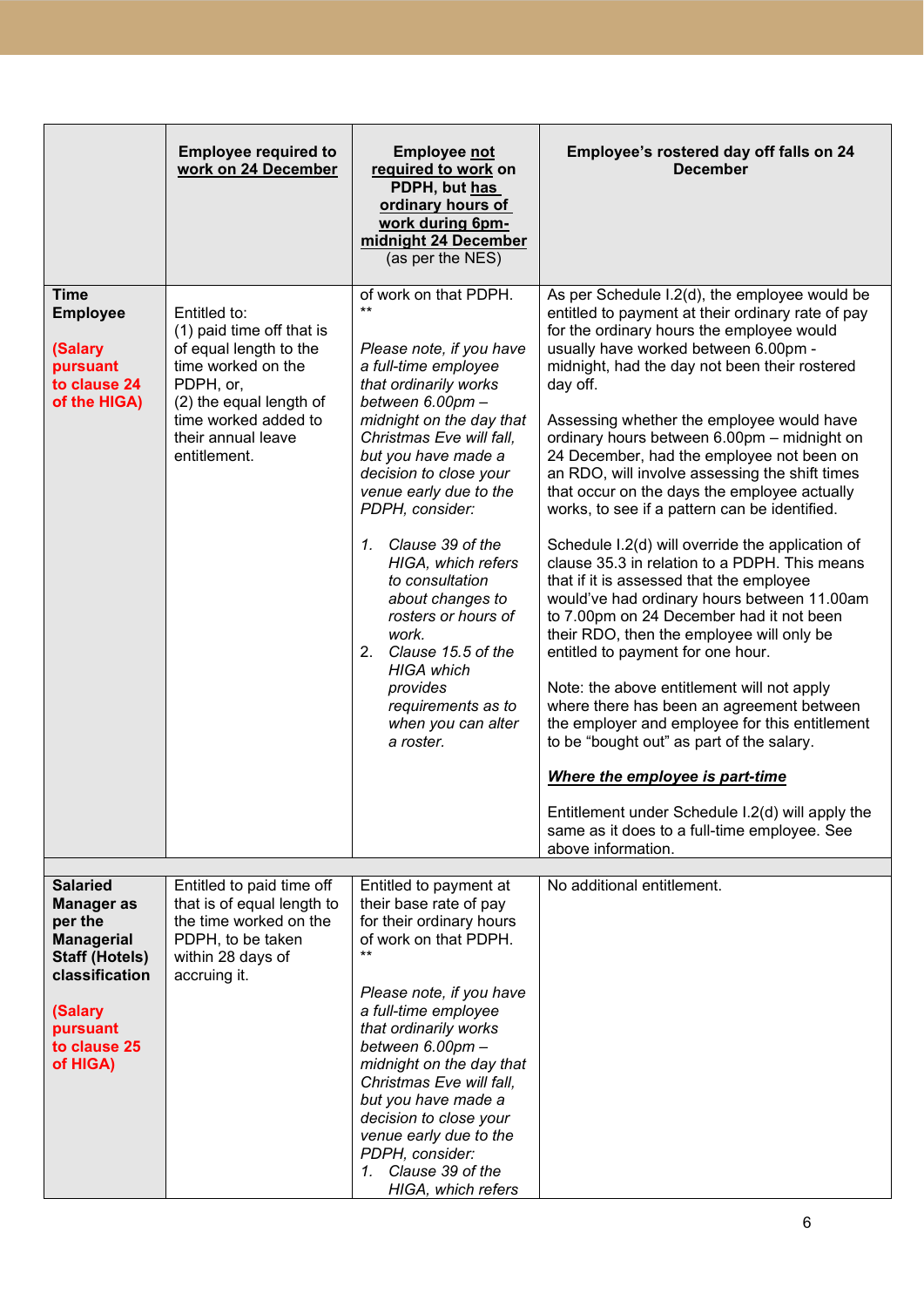|                                                                                                                                                      | <b>Employee required to</b><br>work on 24 December                                                                                                                                                                                                                                                                                                                                                                                                                                                                                                                                                                                    | <b>Employee not</b><br>required to work on<br>PDPH, but has<br>ordinary hours of<br>work during 6pm-<br>midnight 24 December<br>(as per the NES)<br>to consultation<br>about changes to<br>rosters or hours of<br>work.<br>2.<br>Clause 15.5 of the<br><b>HIGA</b> which<br>provides<br>requirements as to<br>when you can alter<br>a roster.                                                                                                                                                                                                                                                                                                 | Employee's rostered day off falls on 24<br><b>December</b>                                                                                                                                                                                                                                                                                                                                                                                                                                                                                                                                                                                                                                                                                                                                                                                                                                                                                                                                                                                                                                                 |
|------------------------------------------------------------------------------------------------------------------------------------------------------|---------------------------------------------------------------------------------------------------------------------------------------------------------------------------------------------------------------------------------------------------------------------------------------------------------------------------------------------------------------------------------------------------------------------------------------------------------------------------------------------------------------------------------------------------------------------------------------------------------------------------------------|-----------------------------------------------------------------------------------------------------------------------------------------------------------------------------------------------------------------------------------------------------------------------------------------------------------------------------------------------------------------------------------------------------------------------------------------------------------------------------------------------------------------------------------------------------------------------------------------------------------------------------------------------|------------------------------------------------------------------------------------------------------------------------------------------------------------------------------------------------------------------------------------------------------------------------------------------------------------------------------------------------------------------------------------------------------------------------------------------------------------------------------------------------------------------------------------------------------------------------------------------------------------------------------------------------------------------------------------------------------------------------------------------------------------------------------------------------------------------------------------------------------------------------------------------------------------------------------------------------------------------------------------------------------------------------------------------------------------------------------------------------------------|
| <b>Non-Salaried</b>                                                                                                                                  | For hours worked                                                                                                                                                                                                                                                                                                                                                                                                                                                                                                                                                                                                                      | Where the employee is                                                                                                                                                                                                                                                                                                                                                                                                                                                                                                                                                                                                                         | Where the employee is full-time                                                                                                                                                                                                                                                                                                                                                                                                                                                                                                                                                                                                                                                                                                                                                                                                                                                                                                                                                                                                                                                                            |
| <b>Manager</b> as<br>per the<br><b>Managerial</b><br><b>Staff (Hotels)</b><br>classification<br><b>(clause 18.2)</b><br>of the HIGA<br>applies only) | between 6pm -<br>midnight:<br>225% *<br>Minimum 4 hour<br>payment. (If employed<br>as full-time or part-time)<br>250% *<br>Minimum 2 hour<br>payment. (If employed<br>as a casual)<br>Note: if your whole shift<br>is compliant with the<br>minimum payment, this<br>will be sufficient for<br>Award compliance, even<br>if the shift spans both<br>before/after the PDPH<br>timeframe.<br>For hours worked<br>ONLY before 6.00pm<br>on 24 December:<br>24 December is only a<br>PDPH between 6.00pm<br>- midnight.<br>The employee has not<br>worked on the PDPH<br>and will have no<br>additional entitlement in<br>relation to the | full-time or part-time:<br>Entitled to payment at<br>their base rate of pay<br>for their ordinary hours<br>of work on that PDPH.<br>$***$<br>Please note, if you have<br>a full-time employee<br>that ordinarily works<br>between 6.00pm -<br>midnight on the day that<br>Christmas Eve will fall.<br>but you have made a<br>decision to close your<br>venue early due to the<br>PDPH, consider:<br>Clause 39 of the<br>1.<br>HIGA, which refers<br>to consultation<br>about changes to<br>rosters or hours of<br>work.<br>2.<br>Clause 15.5 of the<br><b>HIGA</b> which<br>provides<br>requirements as to<br>when you can alter<br>a roster. | As per Schedule I.2(d), the employee would be<br>entitled to payment at their ordinary rate of pay<br>for the ordinary hours the employee would<br>usually have worked between 6.00pm -<br>midnight, had the day not been their rostered<br>day off.<br>Assessing whether the employee would have<br>ordinary hours between 6.00pm - midnight on<br>24 December, had the employee not been on<br>an RDO, will involve assessing the shift times<br>that occur on the days the employee actually<br>works, to see if a pattern can be identified.<br>Schedule I.2(d) will override the application of<br>clause 35.3 in relation to a PDPH. This means<br>that if e.g. it is assessed that the employee<br>would've had ordinary hours between 11.00am<br>to 7.00pm on 24 December had it not been<br>their RDO, then the employee will only be<br>entitled to payment for one hour.<br>Where the employee is part-time<br>Entitlement under Schedule I.2(d) will apply the<br>same as it does to a full-time employee. See<br>above information.<br>Where employee is casual<br>No additional entitlement. |

# *KEY FOR THE ABOVE TABLE:*

*\* The public holiday penalties prescribed within this column are as per clause 29 of the HIGA.*